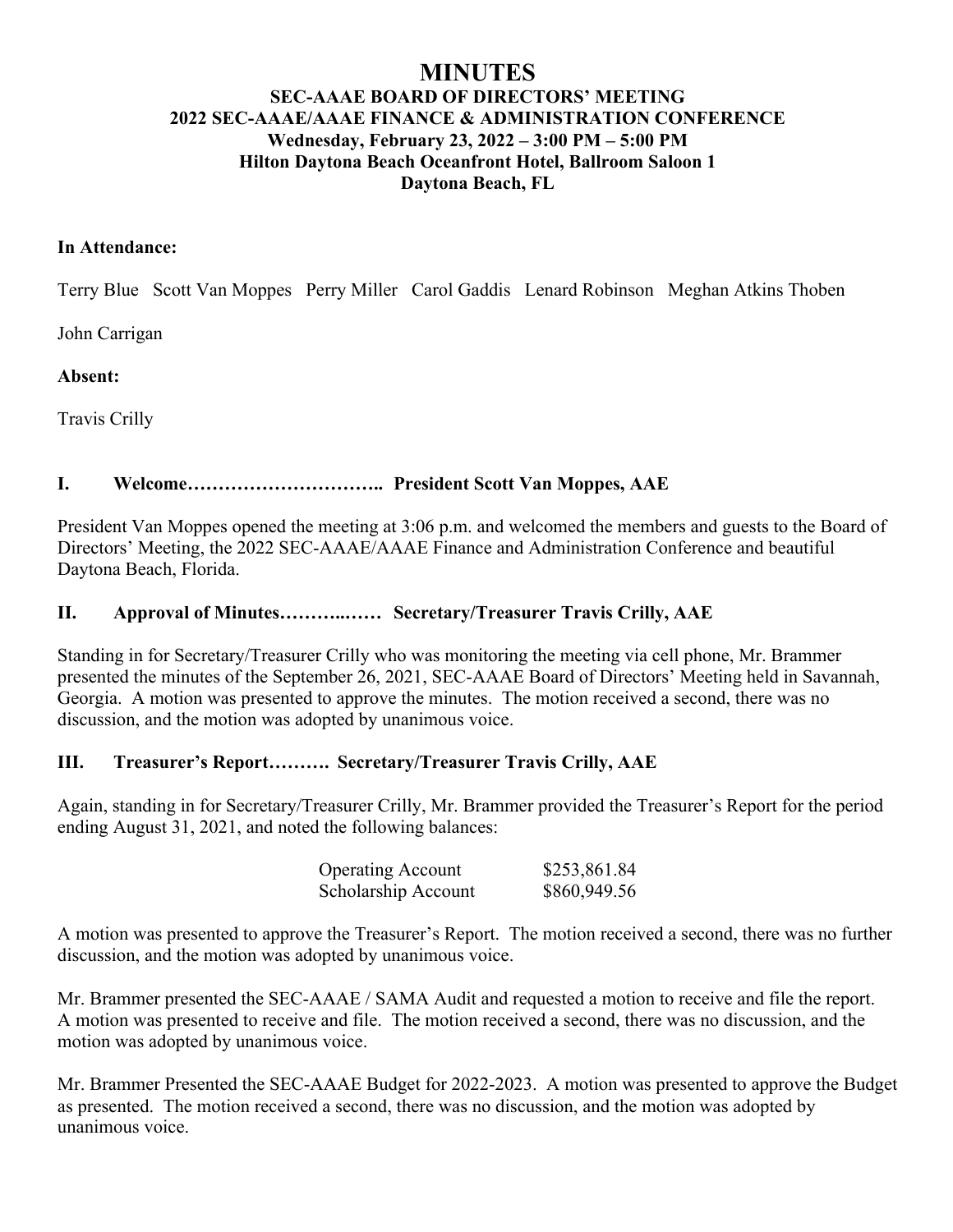Mr. Brammer Presented the SAMA Educational Foundation, Inc. Budget for 2022-2023. Following discussion, a motion was presented to approve the Budget as presented. The motion received a second, there was no discussion, and the motion was adopted by unanimous voice.

Mr. Brammer noted the 2021 corporate tax forms for both corporations had been filed with the IRS.

Mr. Brammer reported the 2022 SAMA Educational Foundation, Inc. Corporate Report had been filed with the State of Florida and further noted the 2022 SEC-AAAE Corporate Report would be filled with the State of Tennessee in October.

# **IV. COMMITTEE REPORTS**

# **Executive Secretary……………………… Bob Brammer**

Mr. Brammer noted that 2022 SEC-AAAE dues were now collectable.

| 2022 AAAE/SEC-AAAE Finance &     |                                           |
|----------------------------------|-------------------------------------------|
| <b>Administration Conference</b> | Robert "Bob" Campbell, AAE, Chairman      |
|                                  | Nina MacPherson, AAE, Madam Vice Chairman |

Mr. Caampbell and Ms. MacPherson noted the meeting has produced 203 participants with an expected increase in income over last year's virtual conference.

# **2022 SEC-AAAE Annual Conference……Terry Blue, AAE, Chairman**

Immediate Past President Blue reported the 2022 SEC-AAAE Annual Conference and Exposition will be held in Memphis, Tennessee on April 10-12, 2022, with a return to the Chapter's birth site at The Peabody Hotel. Members will not want to miss this opportunity to return to the Chapter's roots. The golf venue, skeet shooting, Elvis tour and other activities are currently lined up. Rooms are filling quickly and participants are encouraged to register ASAP. Sponsorships are still available.

# **2023 SEC-AAAE Annual Conference…… Perry Miller, AAE, Chairman**

Mr. Miller reported the 2023 Annual Conference and Exposition would be held at the Richmond Marriott in Richmond, Virginia on April 29 thru May 2, 2023. The Board Dinner and entertainment is in development.

# **2024 SEC-AAAE Annual Conference…... Ron Mathieu, AAE**

Mr. Mathieu was not in attendance. Mr. Brammer reported the 2024 SEC-AAAE Annual Conference and Exposition would be held in Birmingham, Alabama on March 16-20, 2024. The hotel is the Sheraton Birmingham.

# **2025 SEC-AAAE Annual Conference…… Jack Christine, AAE**

Mr. Christine was not in attendance. On Mr. Christine's behalf, Mr. Brammer reported the 2025 SEC-AAAE Annual Conference and Exposition would be held in Charlotte, North Carolina March 22-25, 2025. The hotel is The Westin Downtown Charlotte, and the host venue has been secured.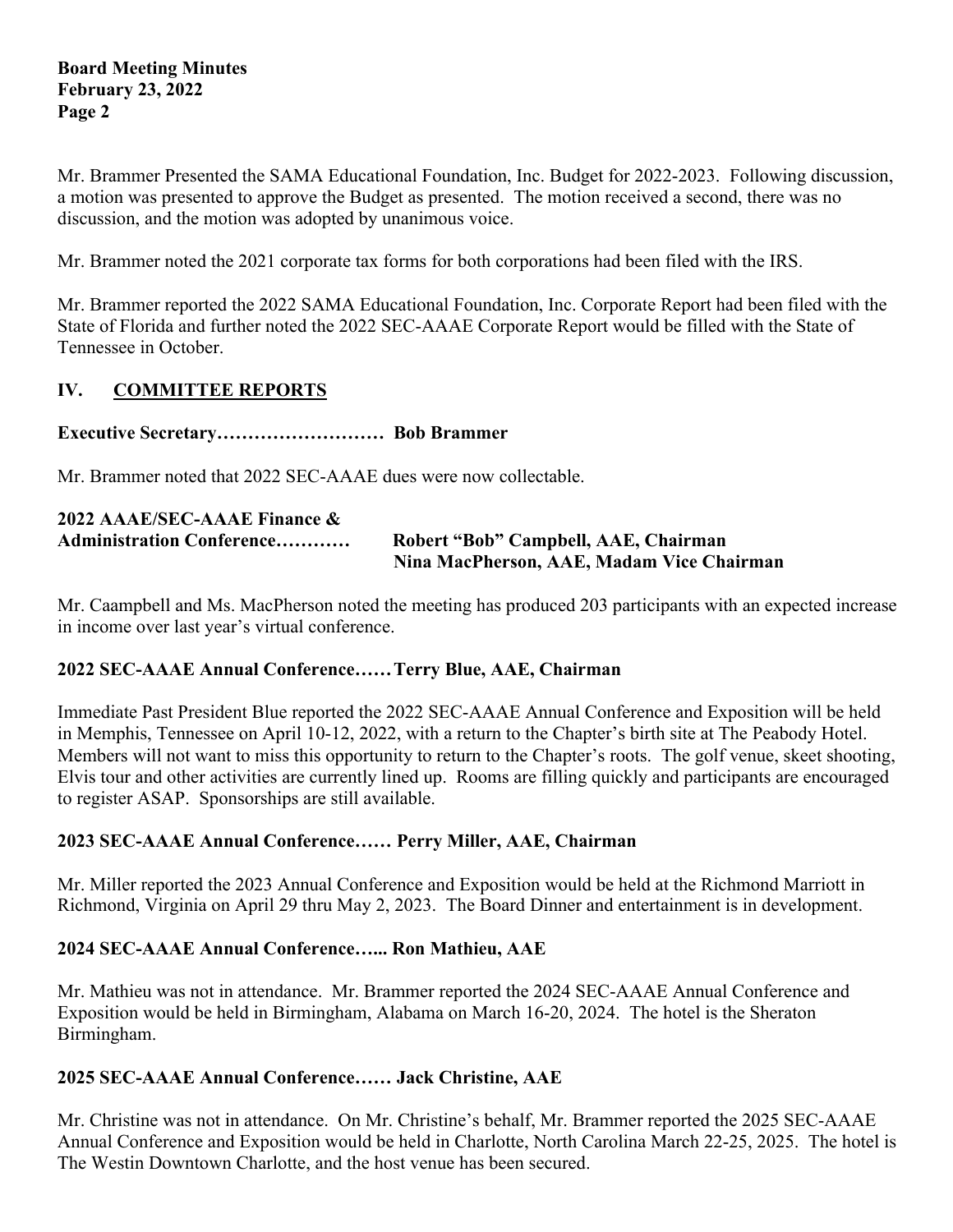### **Professional Education Committee……… Judi Olmstead, AAE, Madam Chairman**

Ms. Olmstead reported Executive Candidate interest remains high in the Southeast with several people from Southeastern states preparing for the final interview process and 15 candidates from the Southeast active. Ms. Olmstead is always looking for mentors and examinators and she can be contacted at olmsteaj@horrycounty.org.

#### **Student Scholarship & Academic Outreach Committee…………………... Nina MacPherson, AAE, Madam Chairman Lexi Farmer, C.M., Madam Vice-Chairman Colleen Brooks, Madam Vice-Chairman**

Ms. MacPherson reported the Student Scholarship and Academic Outreach Committee awarded \$16,000 in scholarships and \$4,990 in Internships for Rock Hill, SC and Columbia, SC.

### **Membership Development Committee……………………………….... April Cameron, Madam Chairman Thomas Wallace, AAE, Vice-Chairman**

Ms. Cameron and Mr. Wallace were not in attendance. Mr. Brammer reported the Committee has secured 47 new members thus far this year including 22 Executives, 9 Participating, 13 Corporate and 3 Associate.

#### **Corporate Liaison Committee………….... Ryan Sisemore, Chairman**

Mr. Sisemore was not in attendance but provided a written report: He noted it has been his pleasure working with this group and continuing the fine job that John Carrigan had done during his tenure. He reported the number of volunteers for the various initiatives has increased over the past year, and I am optimistic about the trajectory of the Corporate Committee. He thanked the Board for their support and trust in allowing him to assume a leadership role within our Chapter.

#### Coffee Conversations

The Committee is continuing with last year's successful run of Coffee Conversations. These monthly, 45 minute sessions provide an opportunity to share industry developments and connect with colleagues. Attendees report that they have been informational, informal, and very relevant. Last year, the Committee held 8 sessions between May (when they initiated) and December. The Committee has a good slate of sessions and moderators lined up for 2022 and they look forward to continuing the Coffee Conversations this year.

#### Annual Chapter Awards

The Committee has received numerous submissions this year and will be completing the voting process in the very near future. The Committee looks forward to once again presenting the slate of winners during lunch at the Southeast Chapter Annual Conference in Memphis. This will include a slide show illustrating the projects and the award of plaques.

#### Continuing Education

The Committee is pleased to administer Professional Development Certificates to those wishing to document their attendance in certain sessions. We will have sign-up sheets at the back of the main room and email copies of those certificates after the annual conference.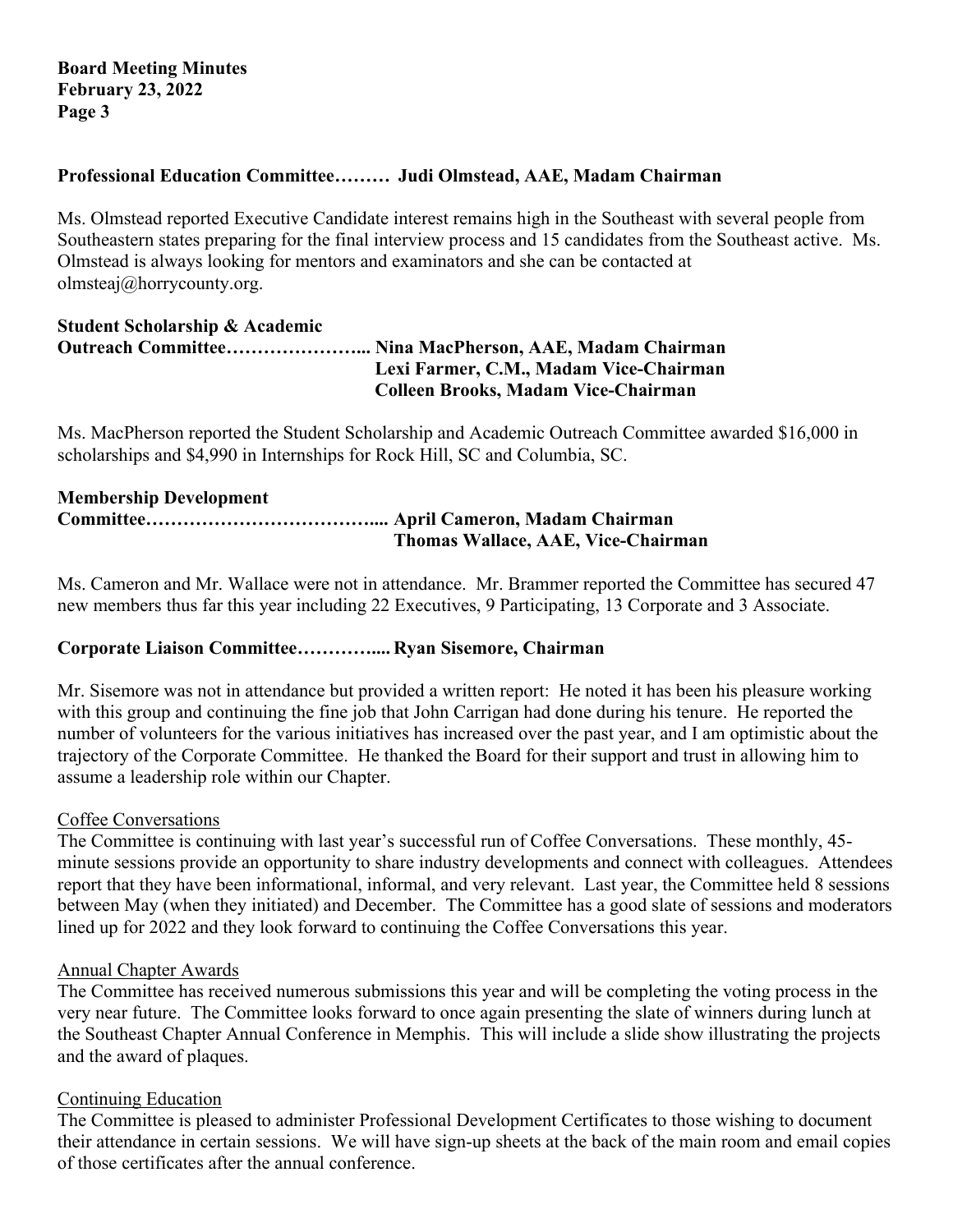### **Conference Site Selection Committee…… Dave King, Chairman**

This Committee is at rest until 2024.

# **Conference Financial Oversight**

**Committee…................................................ Judi Olmstead, AAE, Madam Chairman**

Ms. Olmstead noted her Financial Oversight Committee would review the financial statements of the 2022 Finance and Administration Conference and 2022 Annual Conference when made available.

| <b>Emerging Leadership Program Matt Dowell, AAE, Chairman</b> |                                               |
|---------------------------------------------------------------|-----------------------------------------------|
|                                                               | Amber Leathers, AAE, Madam Vice Chairman      |
|                                                               | Lauren Scott, AAE, Madam Vice Chairman        |
|                                                               | <b>Brendon Washington, AAE, Vice Chairman</b> |

The Committee Members were not in attendance.

### **General Aviation Committee……………. Scott Malta, AAE, Chairman Jeff Roach, AAE, Vice Chairman Hollie Baron, AAE**

Mr. Malta and Mr. Roach were not in attendance. Mr. Malta offered the following written report:

AOPA had asked AAAE and a number of other organizations to sign onto and support an industry coalition that is pushing for a smart and safe transition to an unleaded fleetwide AvGas solution. They have emphasized that by signing onto the coalition, we would not be agreeing to any specific legislation; this is just a way to show support as an industry that we need to transition away from lead. If you go on AOPA's websie (specifically under "100 Unleaded Avgas", here is what the AvGas Fuel Coalition tab states:

"AOPA is building a broad partnership to represent many facets of transition to an unleaded AvGas future. This coalition has a single-minded purpose of steering the GA industry to an unleaded future, advocating for a smart and safe transition that works for the entire GA fleet. This coalition represents the many interests and perspectives of this transition and is one that has pledged to work together and use the necessary resources to make unleaded avgas for all aircraft a reality."

An update from 2-22-22:

To follow up on the note (above), we (AAAE) ended up joining the initiative along with other GA industry groups.

*\* I have not seen an update or official release, yet.*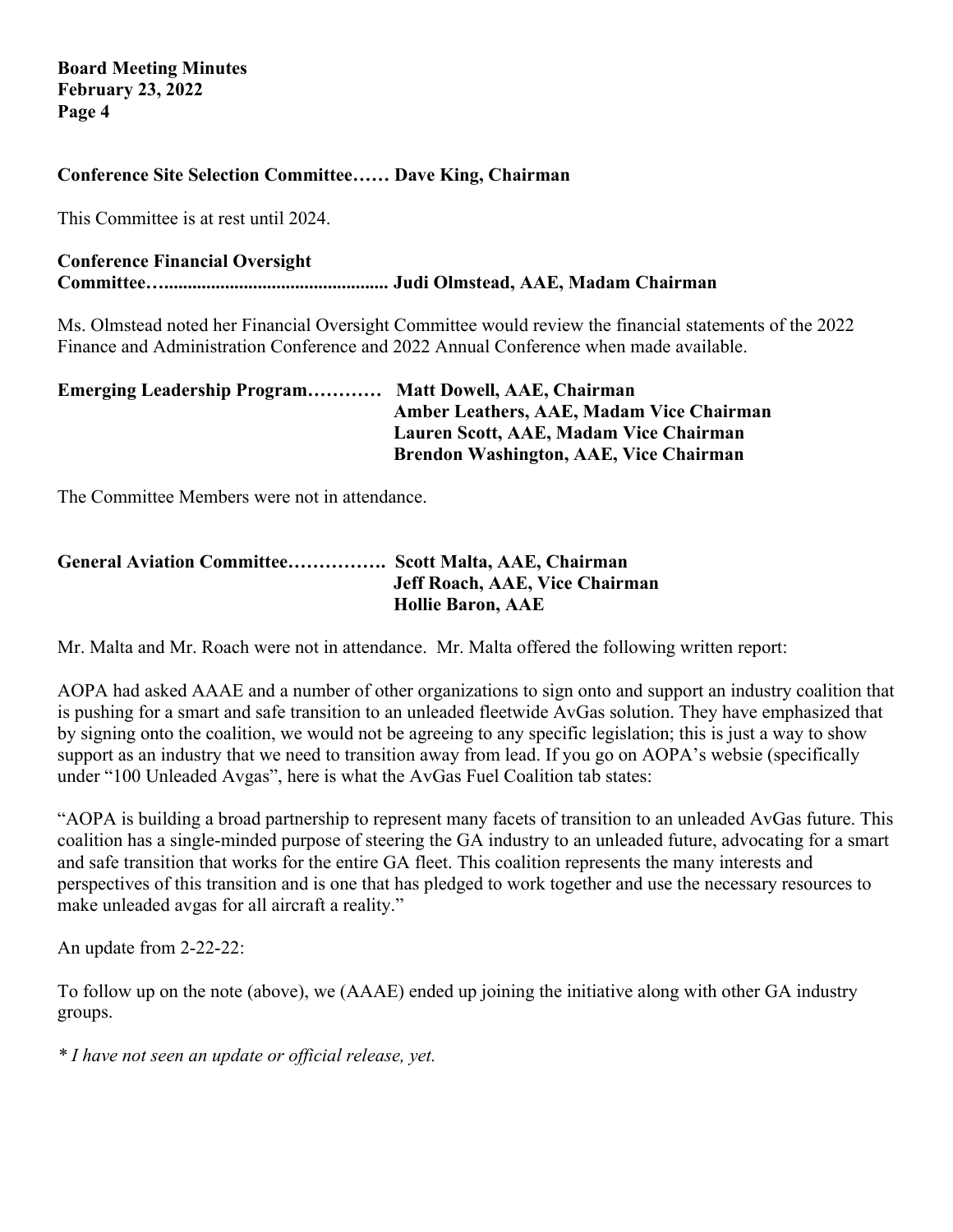From NATA – General Aviation Committee:

The Notice of Funding Opportunity released yesterday by the FAA announcing the first round of Airport Terminal Program (ATP) grants authorized by the Bipartisan Infrastructure Law. The law allocates \$1 billion to the program each year for the next five years, with at least ten percent earmarked for non-primary and non-hub airports. Deadline to submit proposals is March 28, 2022.

According to the FAA, the first \$1 billion in grants can fund projects that will improve airfield safety through terminal relocation, replace aging facilities, increase capacity, encourage competition, improve energy efficiency (including LEED accreditation standards) and increase or improve access to passengers with disabilities and historically disadvantaged populations. Projects that relocate, reconstruct, repair, or improve an airport-owned air traffic control tower are also eligible. Airports that are eligible for AIP are also eligible for ATP.

# **Goal Digger Program……………….......... Judi Olmstead, AAE, Madam Chairman**

Ms. Olmstead noted the next Goal Digger dates are to be determined. She added that she is always looking for new venues and anyone wishing to host a Goal Digger should contact her at **olmsteaj@horrycounty.org.** Ms. Olmstead reported she is also representing the Chapter on the AAAE Leadership Development Committee.

# **Marketing & Communications………….. Becky Huckaby, AAE, Madam Chairman Glen Thomas, C.M, Vice Chairman**

Ms. Huckaby and Mr. Thomas were not in attendance.

# **Resolutions & Bylaws…………………….. Bob Brammer, Chairman**

Mr. Brammer had nothing to report at this time.

# **Diversity Committee……………………… James Lewis, AAE, Chairman Deontae Watson, AAE, Vice Chairman Andrew Jones, AAE, Vice Chairman**

Mr. Smith and Mr. Lewis were not in attendance. Ms. Gaddis noted the committee would have a report shortly.

# **Virtual Student Roundtable……………… Travis Crilly, AAE**

Mr. Crilly was monitoring the meeting via cell phone and offered the following written report for the SEC AAAE Student Roundtable:

- SEC AAAE hosted its first Student Roundtable on Thursday February 16<sup>th.</sup>
- There were 21 attendees who participated on the call, representing:
	- o Students from Eastern KY University, Auburn, and Elizabeth City University
	- o Academic Administrators
	- o Members of the Diversity, Equity, and Inclusion Committee
- Guest Speakers included Linda Frankl, AAE with ADK Executive Search, and Jonny Giardina, Operations Specialist at Blue Grass Airport